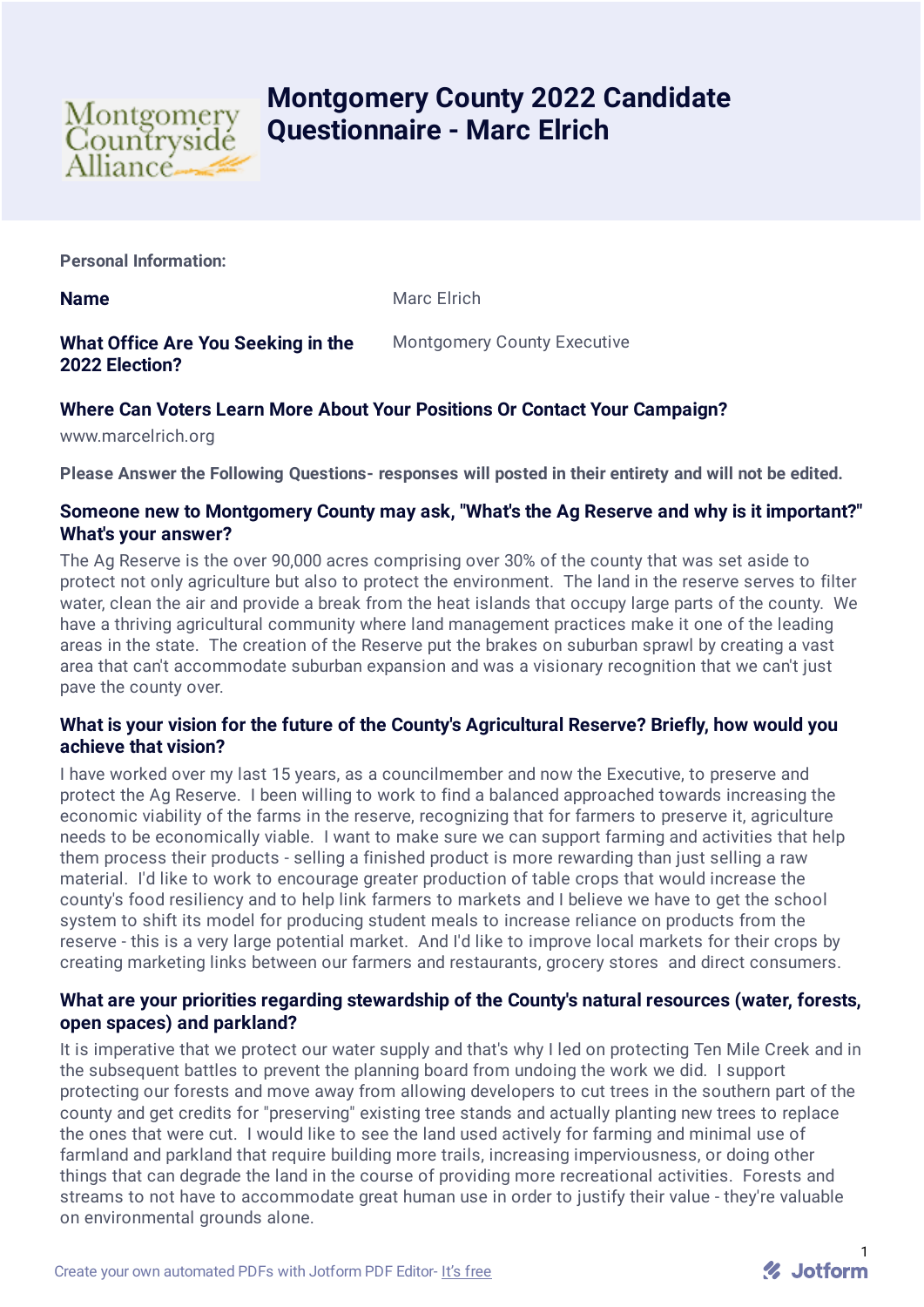## **What role will you play with regard to ensure that we safeguard our drinking water supply both surface and groundwater?**

Fighting to preserve ten mile creek was the first major battle. In general, I'd look to increasing limits on imperviousness that are too lax today, reduce the exceptions to water quality or quantity regulations. I do not support expansion of sewer and water that would intensify land use in rural areas that lack basic infrastructure and that would require further expensive infrastructure projects to support the development. We need to do better managing the impact of stormwater from new developments and we're already going to have engage in major retrofits of our outdated systems. My goal is to reduce as much of the run-off as possible before it reaches a storm drain. My office has been active in these issues and will continue to be.

## **What are your top priorities to help the County address climate change? What role will the Ag Reserve play?**

As I said the forests, fields and streams already play a critical role in preserving the quality of our water and the air we breathe. If anything, I want to encourage diversification of crops toward more food production. ancillary processing uses that increase the value of a farmers crops and that allow them to realize that value.

My priorities are pretty straight-forward - shift our energy usage toward electric, eliminate fossil fuels to the greatest extent possible, set higher environmental/ghg reduction targets on both new and existing construction, transition vehicle fleets to electricity, increase public education and provide incentives because achieving our goals is only possible if individuals make choices that eliminate their fossil fuel usage. I supported and lobbied for the Community Choice Energy bill that will allow the county to be the buyer of electricity for the county.

I support solar in the reserve, but I want any solar installations that go beyond meeting a farms immediate needs, such as community solar, to be reuired to incorporate agrivoltaics. I think the literature on this is encouraging and we're doing a pilot project on the Poolesville golf course so we can research which crops can grow best under solar and in the climate conditions of the Ag Reserve.

#### **What more can be done to support our local farm businesses and rural communities?**

I'd like to follow up, now that covid is interfering less in our work, on a food hub and some food processing facilities in the northern part of county near or in the Ag Reserve – Poolesville comes to mind. I have staffed the Ag office to increase their ability to be more active promoting agriculture. These are good for Ag but would also bring more jobs to the area. I was very much involved in the wine crush pad and think we could develop wineries at a similar scale to parts of Northern Virginia. Wine is certainly playing an increasing role in the Farming community, and it has lots of potential here. The small towns could easily benefit from the potential of wine tourism.

As I said above, linking farms to local end users will facilitate a shift to more table crops

I'd also like to see MARC rail expanded to all day bi-directional service – it would make necessary commutes less painful, remove traffic off of 270 and improve the quality of life for residents who live in the Reserve and adjoining areas.

## **What are your regional transportation priorities? Do you support M83 and an additional Potomac bridge and outer beltway through the Reserve or adjacent rural zones?**

I support using reversible lanes from I-70 down 270 to the American Legion bridge and they don't need to be toll lanes. We plan on providing BRT on 355 into Clarksburg from Bethesda, add a reversible lane to 355 and eliminate the bottle neck by the high school when the road goes down to 2 lanes, total. I do not support the outer beltway, another bridge, or M-83 – all positions that I've worked alongside your group and other environmentalists for many years now.